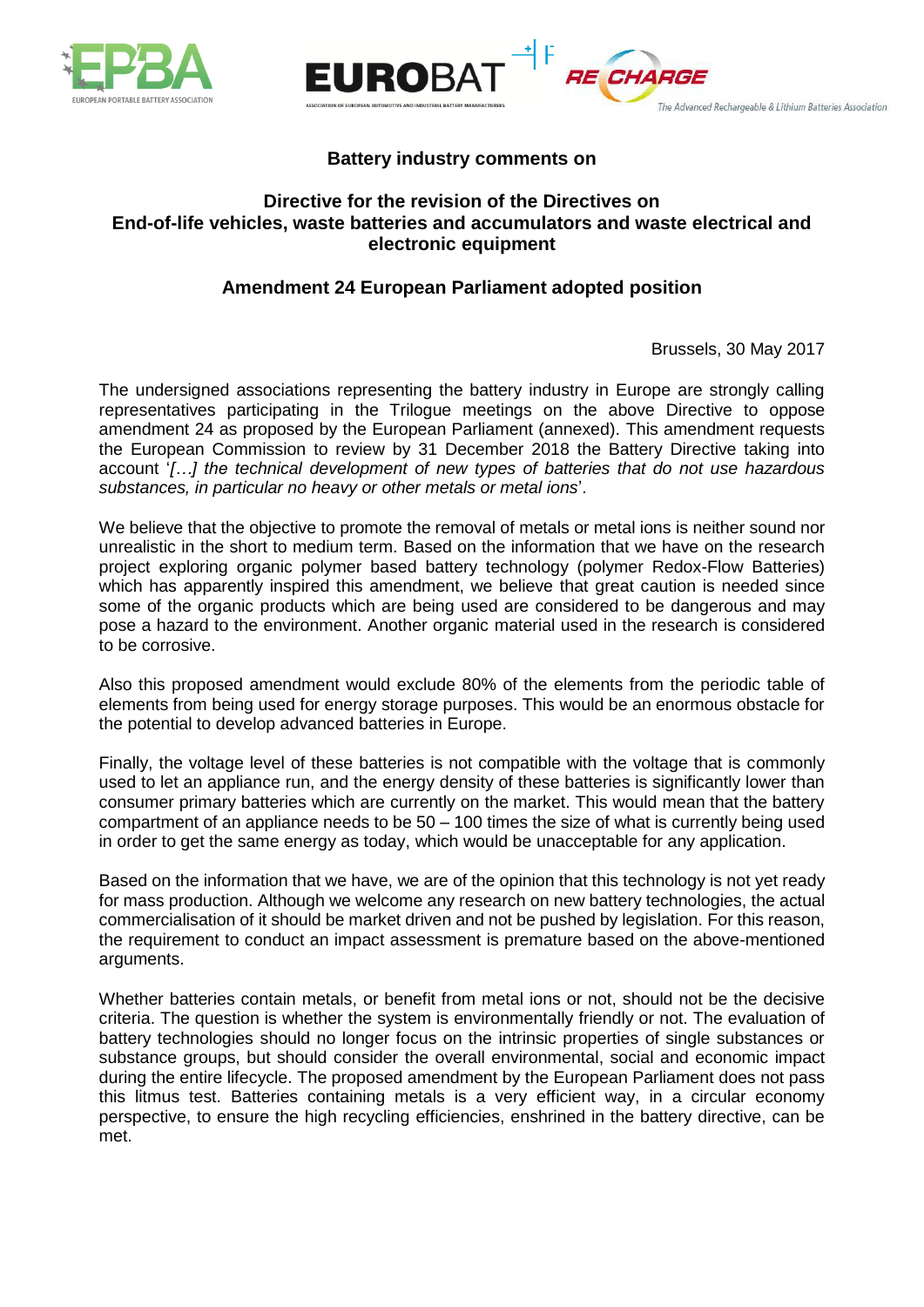# **About EPBA**

The European Portable Battery Association is the authoritative voice of the portable power industry. It supports the common interests of its members regarding portable batteries and battery chargers with European institutions and other leading international bodies to provide consumers with complete power solutions which are sustainable across their life-cycle.

### **About EUROBAT**

EUROBAT is the association for the European manufacturers automotive, industrial and energy storage batteries. EUROBAT has 52 members from across the continent comprising more than 90% of the battery industry in Europe. The members and staff work with all stakeholders, such as battery users, governmental organisations and media, to develop new battery solutions in areas of hybrid and electro-mobility as well as grid flexibility and renewable energy storage.

### **About RECHARGE**

RECHARGE aisbl is the Advanced Rechargeable and Lithium Battery Association. RECHARGE is representing the specific interests of the Rechargeable Battery Industry in Europe. RECHARGE's mission is to promote the value of rechargeable batteries through their life cycle. RECHARGE's Membership includes Rechargeable Battery Manufacturers, Original Equipment Manufacturers, Rechargeable Batteries Recyclers and Raw materials suppliers to the Battery Industry.